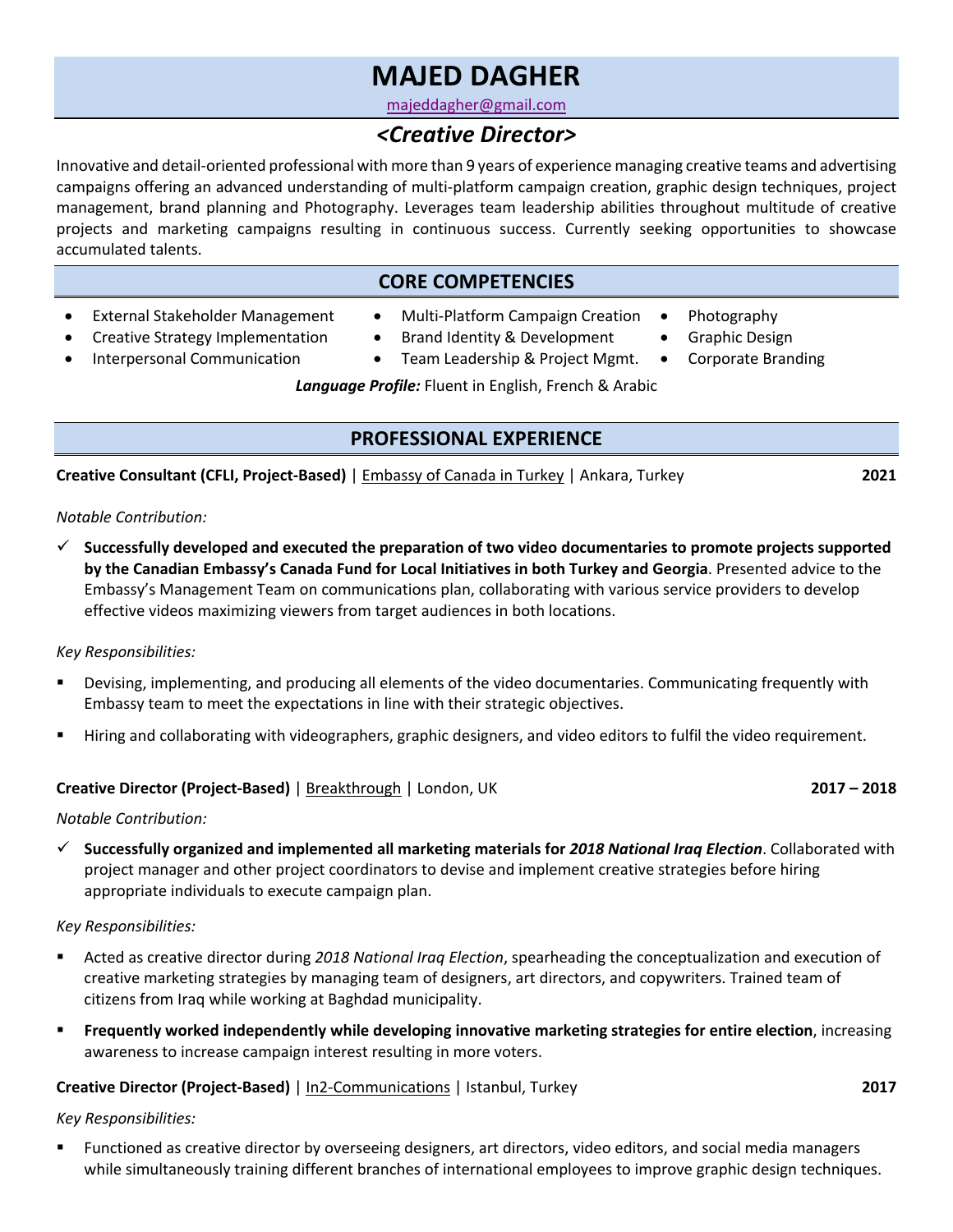# **MAJED DAGHER**

majeddagher@gmail.com

§ **Launched and branded politically-sensitive radio station to broadcast content in the** *Raqqa, Syria* area by creating and establishing the brand identity of the station

**Creative Director & Operations Manager** | Rizk Advertising & Havas MEA | Khartoum, Sudan **2012 – 2015** *Main Clients:* JTI (Japan Tobacco International) | LG | Samsung

*Key Responsibilities:*

- § **Successfully functioned as both creative director and operations manager for large-scale, international media company,** diligently overseeing team up 15 people throughout creative campaigns while simultaneously communication project progress to senior officials at company headquarters.
- § Cross-functionally collaborated with multitude of departments and clients, ensuring graphic designers, art directors, and finalizers were on-schedule to complete tasks while concurrently fostering general client satisfaction.
- § **Managed and monitored entire creative process, supervising all aspects of projects**, checking in with company accounting personnel to track progress. Organized office costs and expenses and completed other financial duties including forecasting by ensuring financial plans and quotes were accurate in regards to retainer fees and rate cards.

| <b>Lead Creative Officer</b>   Rizk Advertising & TBWA MENA   Kabul, Afghanistan<br><b>Main Client:</b> MTN Group (Mobile Telecommunications Company)<br>Senior Art Director   TBWA RAAD   Riyadh, Saudi Arabia<br><b>Main Client:</b> Almarai Saudi Arabia | $2010 - 2012$<br>2010 |
|-------------------------------------------------------------------------------------------------------------------------------------------------------------------------------------------------------------------------------------------------------------|-----------------------|
|                                                                                                                                                                                                                                                             |                       |
| Art Director   JWT   Jeddah & Riyadh, Saudi Arabia                                                                                                                                                                                                          | $2005 - 2010$         |

*Main Clients:* STC (Saudi Telecom Company) | SABB (Saudi Arabia British Bank) | Unilever | MBC1 (TV Station)

### **ADDITIONAL NOTEWORTHY EXPERIENCE**

**•Creative Director/Photographer MD Advertising&Photography (Self Employed)** | Independent | Various Locations **2016 – 2021**

*Performs photo shoots independently and in collaboration with famous Turkish photographers, marketing available services via business cards and Instagram to successfully photograph events including concerts, newborns, families, and weddings. Travelled to Africa, Asia, Europe, and the United States to conduct photo shoots for wildlife photo exhibitions.*

**•Creative Director/Film Director MD Advertising&Photography (Self Employed)** | Independent **2021** The Canada Fund for Local Initiatives in Ankara-Turkey hired me to execute 2 video documentaries showcasing their projects in Turkey and Azerbaijan. During this project I was directing a camera man and a video editor/animator plus a copywriter.

**•Freelance Film Director MD Advertising&Photography** | Independent | Various Locations **2019** *Organized a team of volunteers to create documentary showcasing stray dog problem in Turkey. Filmed for up to 3 months utilizing cameras, drones, and other videography-related equipment before inviting activists from around the world to view video screening during large launch event featuring upwards of 200 people in Ankara*. *Executed awareness demonstrations, speeches, and testimonials and distributed excellence trophies to deserving activists based on past work.*

**•Language Interpreter (Project-Based)** | International Organization for Migration (IOM) | Ankara, Turkey **2016 – 2021** *Acts as Arabic-English and as Arabic-French interpreter for IOM, assisting with refugee resettlement missions to multitude of countries including France, Belgium, Croatia, Luxembourg, Finland, Norway, Portugal, and Canada.*

**•Canadian Embassy Associate (Emergency Basis)** | Canadian Embassy | Ankara, Turkey **2016**

**•Volunteer Language Interpreter** | Ottawa Community Immigration Services Organization (OCISO) | Ottawa, ON **2015**